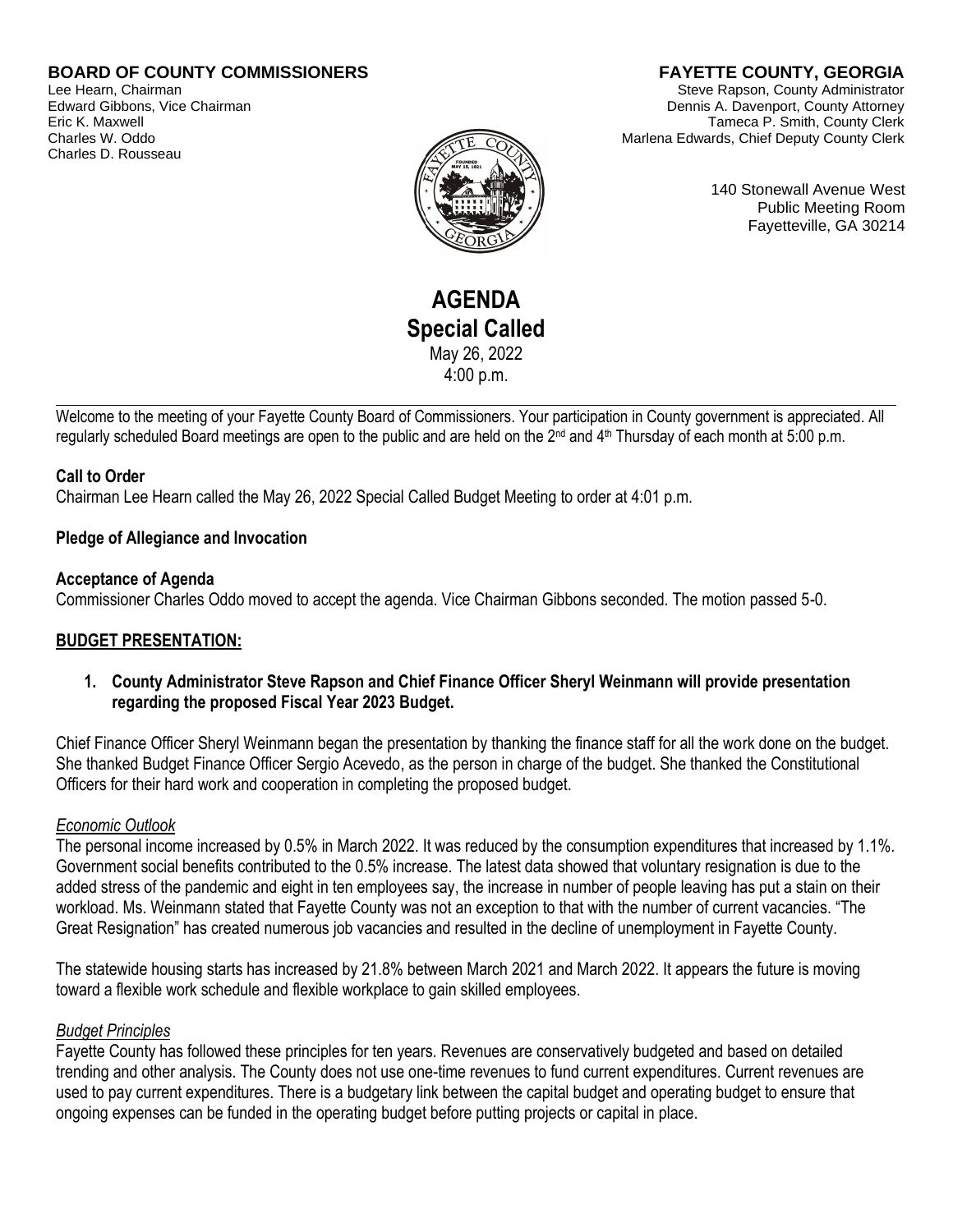## *Planning Guidelines*

The County does not use deficit budgeting. No use of unassigned fund balance to meet the Maintenance & Operations (M&O) budget. There is a continued commitment of delivering outstanding customer service. There is no millage rate change, however no change requires advertising as a property tax increase. Since 2013, due to previous rollbacks, the saving to the citizens of Fayette County is over \$51.6 million. The new budget included the full five-year Capital Improvement Program (CIP) of \$8,058,111 and is allocated within the General Fund Balance. Employee benefits have been maintained, increasing the reserve and stabilization and maintaining the insurance for staff.

Ms. Weinmann reminded the Board that at the retreat, staff presented a proposal to increase fees for Fire, EMS (Emergency Medical Services) and the Water System and those are built into the fiscal year (FY) 2023 budget.

Recruitment & Retention Impact: Ms. Weinmann stated that in the fall of 2021, staff received an increase for all employees at the 10.45% and 19.00% for public safety. Staff anticipates an increase in the millage rate for EMS from 0.456% to 0.5%. This would bring in approximately \$230,000, and on a \$300,000 house, it would be about an additional \$5.06 a month. Although it is 0.456% to 0.5%, it is still considered a 9.65% tax increase.

## *Benefit Highlights*

The County will continue to offer the same two plans to staff. The Traditional Open Access Point of Service Plan (POS) with the Health Reimbursement Arrangement (HRA) where the County funds \$2,000 for employee and \$4,000 for employee/spouse/ children and also \$4,000 for family. This kicks in after the first \$3,000 deductible. The other plan is the High Deductible Health Plan (HDHP) with Health Savings Account (HSA). Funded with \$1,000 for employees, \$1,250 for employee/spouse/children and \$1,500 for family. There is no change to the employee's premiums for the ninth year. There was an approximate 4.5% increase which the County absorbed and the deductibles for both plans have remained the same. Individual at \$2,800 and the family at \$5,000. POS and HDHP out-of-pocket maximums are \$5,000 individual and \$10,000 family. There is still a surcharge of \$75 per pay period for those who do not have their preventive care (physicals). There is a \$150 surcharge if the spouse has access to other insurance. Dental cover is the same and vision benefit is still \$400 reimbursement to employees.

Ms. Weinmann spoke of the additional benefits including have the health coach, Erica Roberts, RN for one-on-one and face-toface coaching. The County still has the \$50,000 credit for employee wellness programs and initiatives. Utilization of the digital lifestyle app, Omada, that helps employees get healthier by losing weight and incorporating healthy lifestyle activities. The Cigna 90Now program requires employees to get 90-day supply of maintenance medications for a greater cost savings for both the employee and employer. The 98point6 is an online telemedicine option with a \$0 cost until the end of December. The Roche diabetes plan, gives employees and dependents, diagnosed with diabetes over the age of 18, access to free automatic blood sugar tracking, food and medication logging activity via mySugr app, a diabetes coach to help tract short-term and long-term wins, an Accu-Chek Guide Me meter and unlimited test strips automatically delivered to the employee and other fun and motivating in-app challenges. The Medicare Transition Services is a free resource to help employees understand the Medicare process and what options are available.

## *General Fund*

The financial projection for FY2022, the Stormwater Advance was \$1.609 million and is projected to be paid by the end of the fiscal year. The Stabilization Fund increases to \$16.4 million based on FY2023's M&O budget of expenses, which is threemonths of expenses in case of emergencies. The Local Maintenance Improvement Grant (LMIG) will finish with approximately \$700,000. The District Attorney's Assigned Funds will reduce to \$0 by the end of fiscal year. The CIP will reduce to \$8,058,111, which is the full five-year for FY2023. The Unassigned Fund would include the Stormwater Advance of \$1.609 million. There will be a \$1.5 million contribution to the Defined Benefit, which would come from the Unassigned Fund as well as other transfers at the end of the year. \$235,000 will be added to Worker's Compensation and \$30,000 to Solid Waste, \$30,000 to Jail Surcharge and \$20,000 to Dental/Vision. All of that is taken from the Unassigned Fund.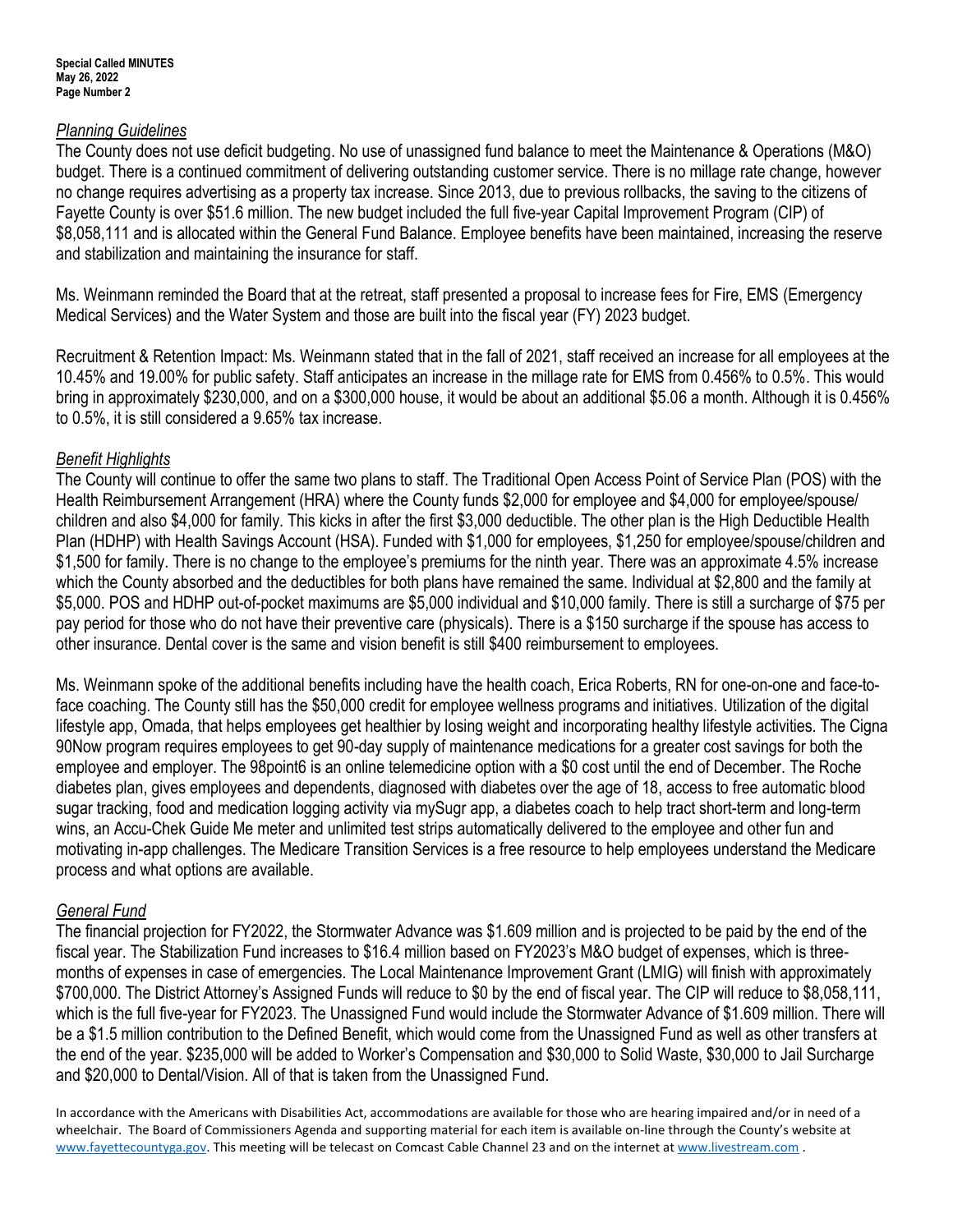#### *Budget Summary*

Ms. Weinmann stated that as advertised, the budget for the General Fund leaves a positive impact of \$974,729. The Vehicle Equipment for \$533,364 and the capital is included as well.

## *General Fund Revenues*

With the revenues budgeted for FY2023, staff is anticipating an 18% increase in the digest. Of that increase, 2.62% is due to growth and the other 15.38% is due to reassessments, which will be included in the property taxes. Property taxes are a large revenue source for the General Fund followed by sales tax which is projected at \$16.5 million for the year.

County Administrator Steve Rapson stated that it was an 18% increase in the digest, which would yield a 14.5% increase in property tax. He stated that staff projected it to be closer to the 9.3%, but the 9.65% increase is fairly close for EMS, but there are more moving parts in terms of the General Fund.

## *General Fund Expenditures*

Public Safety was at almost 40%, General Government at 19.6% and Public Works at 14%. The transfers are the \$725,000 being transferred for Vehicle and Equipment. \$182,000 is being transferred to Solid Waste, \$225,000 to add to the Jail Surcharge, which handles the inmate's meals and \$18,000 for Victim Assistance.

Personnel Cost was 65.4% and Services at 21.3%. The same transfers are included in the expenses and Other Financing Uses at 18%.

## *911 Fund Revenues*

Revenues for 911 come from the charges for services and is 63.4%, the other 36.6% is from the property taxes.

## *911 Fund Expenditures*

Personnel costs are at 70.3% and services are 23%. In the capital outlays and supplies and services there is \$285,000 for the Carbyne project and \$128,000 for the cell tower leases.

## *Fire Fund Revenues*

Ninety-eight percent is property taxes and a small amount for services and miscellaneous revenues. The fee increases are included in the revenues for Fire, 911 and EMS.

## *Fire Fund Expenditures*

Personnel cost are 84.3%. The transfers are the \$650,000 to Vehicle/Equipment Fund.

## *EMS Revenues*

Revenues are approximately 50/50. The charges for services are the ambulance transports. The millage rate is 0.456% and the proposal is to increase that to 0.5% for another \$230,000.

## *EMS Fund Expenditures*

The personnel cost is at 72.5% and transfers are \$350,000 to the Vehicle/Equipment Fund.

## *Water System Fund Revenues*

The water sales account for about 85.7% of all revenues for the Water System. Any change in the water sales will significantly impact the revenue one way or another. The fees total approximately \$557,000, discussed at retreat, are built into the revenue sources as well.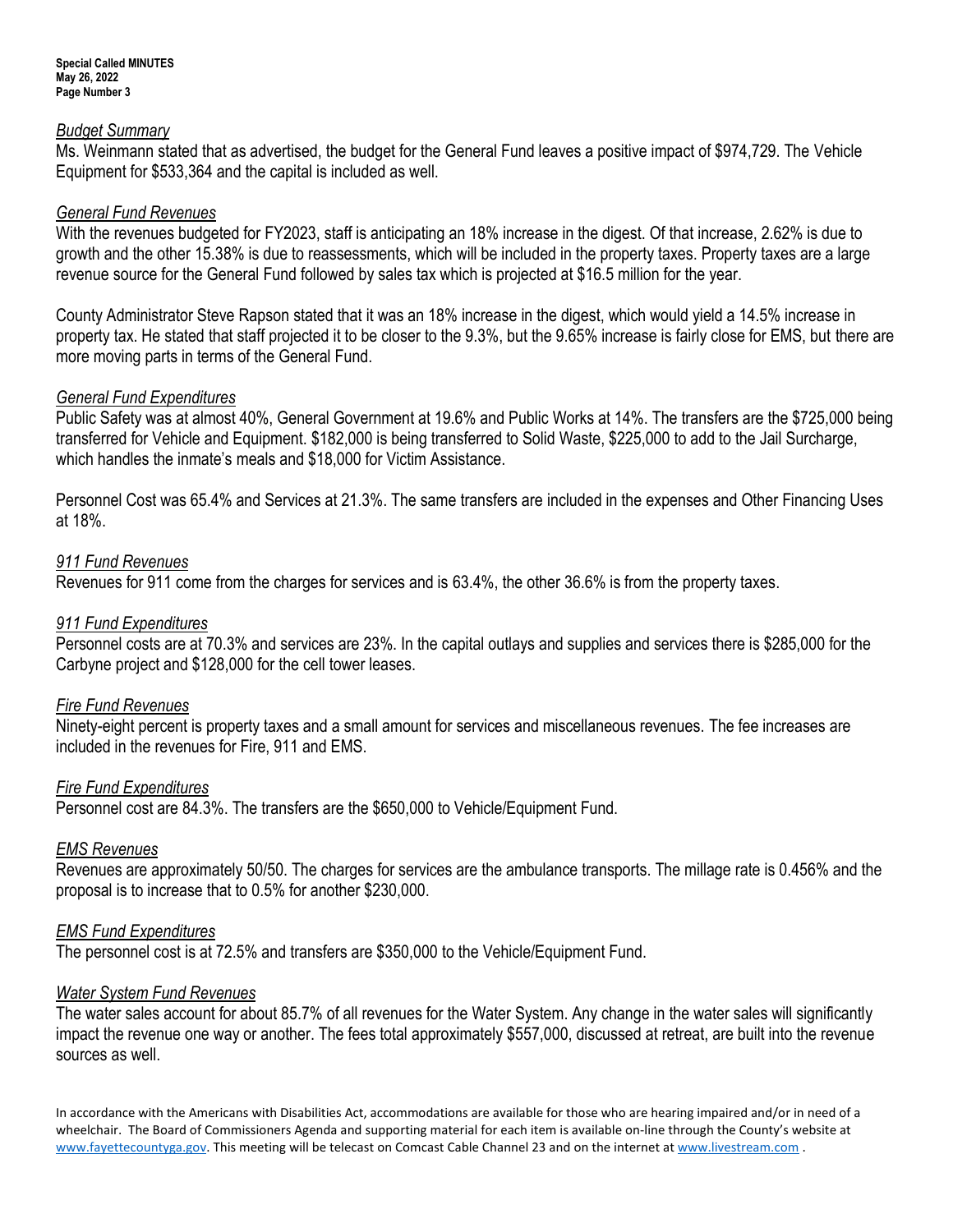## *Water System Expenses*

The Water System has so many functions. The Crosstown Plant takes a large part as well as the Bond Debt. Ms. Weinmann stated that what was good about the Bond Debt was, that since the Water System refinanced at the beginning of the fiscal year, the debt payment has been reduced to four more years, to end in 2026. The transfers are for approximately \$900,000 for CIP and \$900,000 for the renewal on the extension portion of the Water System's budget.

Personnel cost are at 31.9% and Bond Debt at 22.1%.

## *Proposed Personnel Changes*

Ms. Weinmann stated that staff anticipates 772.39 full-time employees (FTE); 758 full-time and 33 part-time positions (equivalent to 14.39 full-time employees). The anticipated increase is just the 1.64 FTE. The Administration position is a new Community Engagement Coordinator position. The District Attorney is requesting a new Investigator but those are not included in the County's FTE count. The new part-time position in Elections which adds 0.625 of an FTE and an intern position at Environmental Management Department. The intern position is not included in the FTE count.

There were several position conversions including:

- Emergency 911
	- Abolish 2.0 PT Call Takers
	- Abolish 2.0 PT Communications Officers
	- Establish 2.0 FT Call Takers

There is no impact to the county for the remaining conversions:

- **Code Enforcement** 
	- Abolish 2.0 Code Enforcement Officers
	- **Establish 2.0 Deputy Marshals**
- **Road Department**
	- Abolish 0.50 Seasonal Sign Tech
	- Establish 0.50 Sign Technician
	- Abolish 0.50 Equipment Operator III
	- **Establish 0.50 Seasonal Road Maintenance Worker**
- **Accountability Court** 
	- Abolish 1.0 PT Case Managers
	- Establish 1.0 FT Case Manager

Internal promotions with no change to FTE count:

Elections: Elections Clerk to Elections Coordinator

Human Resources: Human Resources Administrator to Assistant Human Resources Director and Human Resources Technician to Human Resources Generalist (Vacant)

Road Dept.: Sign Technician to Traffic Maintenance Crew Leader

Sheriff: Administrative Clerk to CJIS Network Operator

Fire: Administrative Secretary to Administrative Assistant and Administrative Secretary to Administrative Assistant

**EMS: Administrative Secretary to Administrative Assistant** 

Water System Reorganization with no change to FTE count:

- Customer Service Supervisor to Customer Support Manager
- Senior Customer Service Rep. to Customer Support Specialist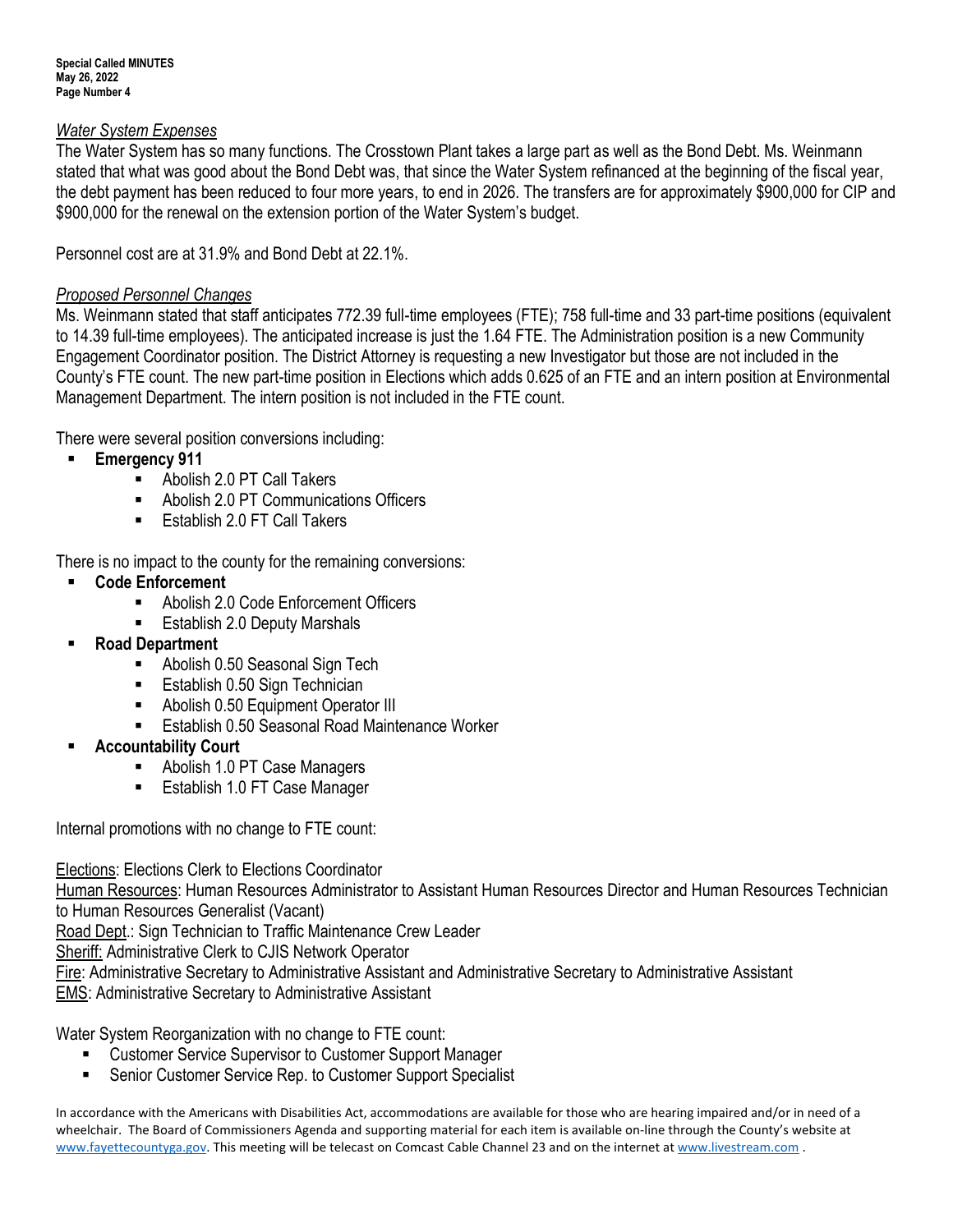**Special Called MINUTES May 26, 2022 Page Number 5**

- Billing Accounting Tech to Senior Accounting Tech (Vacant)
- (2) Lead Customer Service Rep to (2) Account Services Technician

Personnel Job Reclassifications – Certification Promotions within Water System:

- (3) Plant Operator II to (3) Plant Operator I
- (1) Plant Operator III to (1) Plant Operator II
- (2) Plant Maintenance Tech II to (2) Plant Maintenance Tech I
- (4) Field Operations Tech III to (4) Field Operations Tech II

Certification Reclassifications:

- (5.0) Building Safety
- (3.0) Inspector II to Inspector III
- (2.0) Permit Technician Certification
- $\blacksquare$  (1.0) Road Dept.
- (1.0) Equipment Operator I to Equipment Operator II

University of Georgia (UGA) Grade Reclassifications:

- Recreation Director Grade 23 to 24
- Library Director Grade 23 to 24
- Building Safety Director Grade 23 to 24
- Elections Elections Director Grade 23 to 24
- Commissioners County Clerk Grade 22 to 23
- Building & Grounds Director Grade 22 to 23
- Animal Control Director Grade 22 to 23
- Finance Budget Manager Grade 20 to 22
- Fire Services Quartermaster Grade 09 to 16

## *Proposed Forced Merit*

Ms. Weinman stated that the forced merit distribution was similar to past years. It will follow the same bell curve; 15-35-35-15. She stated that staff would budget an average of 3.31% where employees would either fall into 1.25%, 2.50%, 3.75% increase or 6.25% increase for top performers.

Eligible employees are those who are employed and are not in a performance improvement plan as of December 31, 2021. If the employee is in a maximum step of their grade, they would receive a one-time performance payment in lieu of merit.

Ineligible employees are those who are on the performance improvement plan, an elected official, board member, seasonal or temporary worker, including temporary election clerk, poll workers, grant funded positions, employees in positions funded through the Griffin Judicial Circuit and employees who are no longer employed at the time of distribution.

The distribution of the various funds and departments that would be impacted by the increase and the impact through all the funds is \$1,689,288.

## *FY2023 Maintenance & Operations*

Significant operational budget considerations include:

Employee Benefits Allocation is approximately \$15.5M including the healthcare and retirement contributions that the County makes.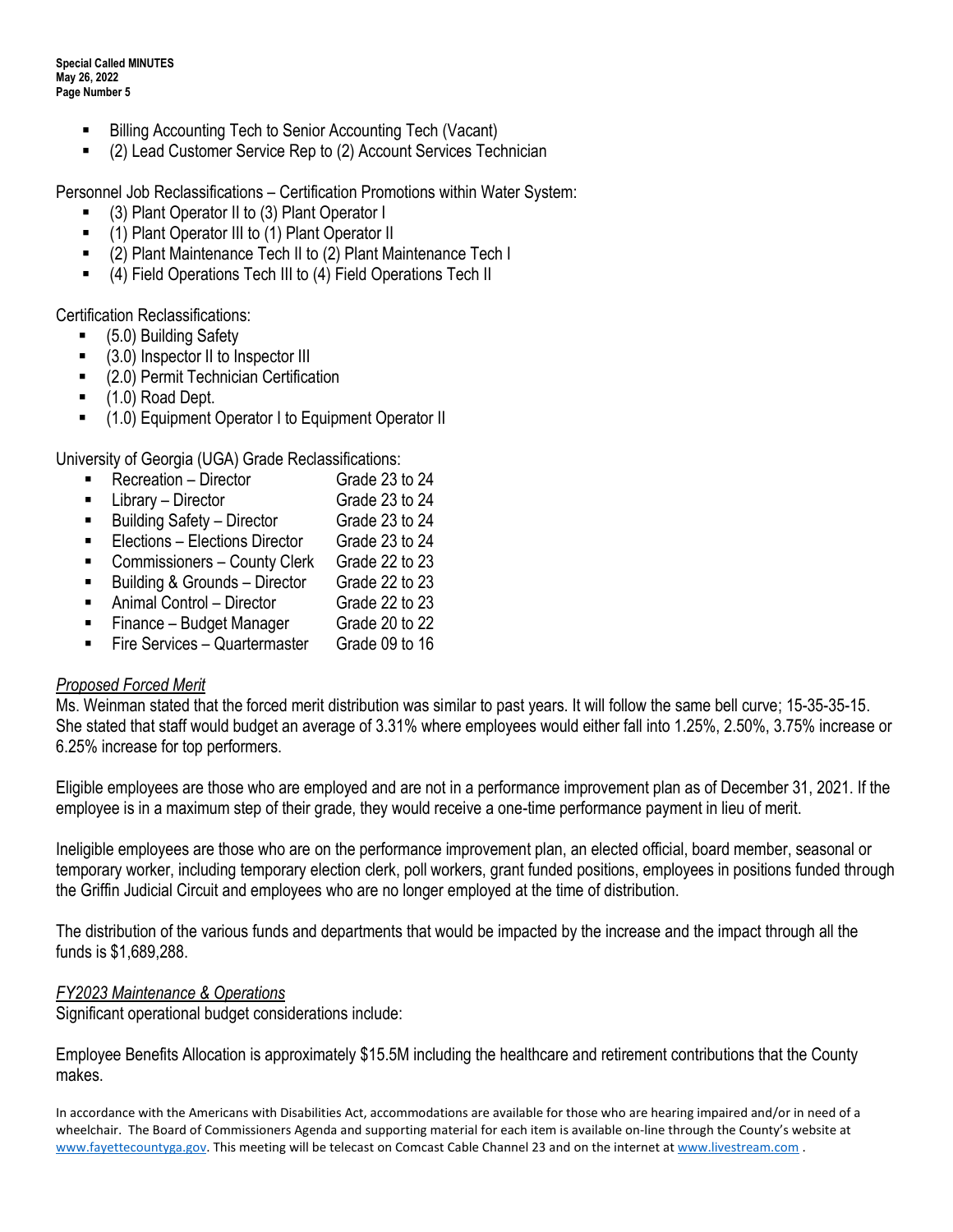**Special Called MINUTES May 26, 2022 Page Number 6**

Road Resurfacing is approximately \$3.0M and includes more than just resurfacing but Micro, Hauling, Tack and various things that will cover six miles of road paving and 13.9 miles pavement preservation.

Defined Contribution Allocation will be an approximately \$1.5M employer retirement match.

Inmate Medical and contracts are approximately \$1.3 million.

LMIG23 for next year expenses are \$1.13M and the revenue is anticipated to be \$870,000.

Defined Benefit Allocation for FY2023 will be approximately \$838,000. It does not include the \$1.5M one-time Fund Balance contribution.

Property & Casualty Insurance is approximately \$730,000 across all funds.

Recreation is standard with the payments made to Peachtree City and Tyrone and Board of Education.

## *General Fund Transfers*

Ms. Weinmann stated that for the Vehicle/Equipment replacement, the General Fund commits \$725,000, Fire commits \$650,000 and EMS commits \$350,000. \$225,000 will be transferred to the Jail Surcharge for inmate meals and \$182,000 transfer to Solid Waste for the post closure landfill costs. She stated that after discussions with the waste facility vendor, staff discovered that there are a lot of changes in the market as far as how the landfill and transfer stations are managed. She stated that the County may have to manage solid waste landfill with our own staff in the future. She stated that the transfer for the \$182,000 will still be needed for the methane mediation, but it may be another \$175,000, net of the anticipated increase in revenues that will need to be added to cover the cost of running the landfill.

Victim's Assistance shortfall will be added for \$18,000.

Water System chemicals are approximately \$800,000 and is a significant increase for a lot of maintenance items needed to remain in compliance. She stated that outside agencies have remained fairly stable. Public Defender and Senior Services had an increase. The Department of Public Health had a decrease which is used to help pay for the new Public Health building.

Mr. Rapson stated that the Public Defender, Allen Adams, recently retired. A letter was sent from the Public Defender's office to the County wanting to get out of the lower court aspect and have an upper court and lower court fee. He stated that instead of transitioning to doing it completely by outsourcing and trying to get a vendor to do public service, staff funded the upper court circuit, like we typically do, but funded about \$88,000 more for the lower court. The new Public Defender has agreed to delay a new investigator and that also takes the attorneys up another 10.45% which was consistent with everything else that had been done. He stated that he felt it was a good compromise for this year. He stated that the State Court Judge and Superior Court Judge have actually reached out to see if the County wanted to do something different, but we don't have time to put an RFP "on the street" to elect to change that entire operation this year. He stated that it was something that the Board will need to consider in the future. He stated that if it was something that the Board wanted to do, we may need to direct some of the "justice folks" to move in that direction because that was a big paradigm change to what was currently being done.

## *Capital Improvement Plan, Expenditures and Vehicle/ Equipment*

Ms. Weinmann highlighted a few of the projects in this presentation. She stated that the Animal Control new shelter had approximately \$1,387,036 available to begin the process. The Public Health building is approximately \$2.6 million and there will be another \$6.9 million of ARPA (American Rescue Plan Act) funds that will be added to that amount. There is \$250,000 set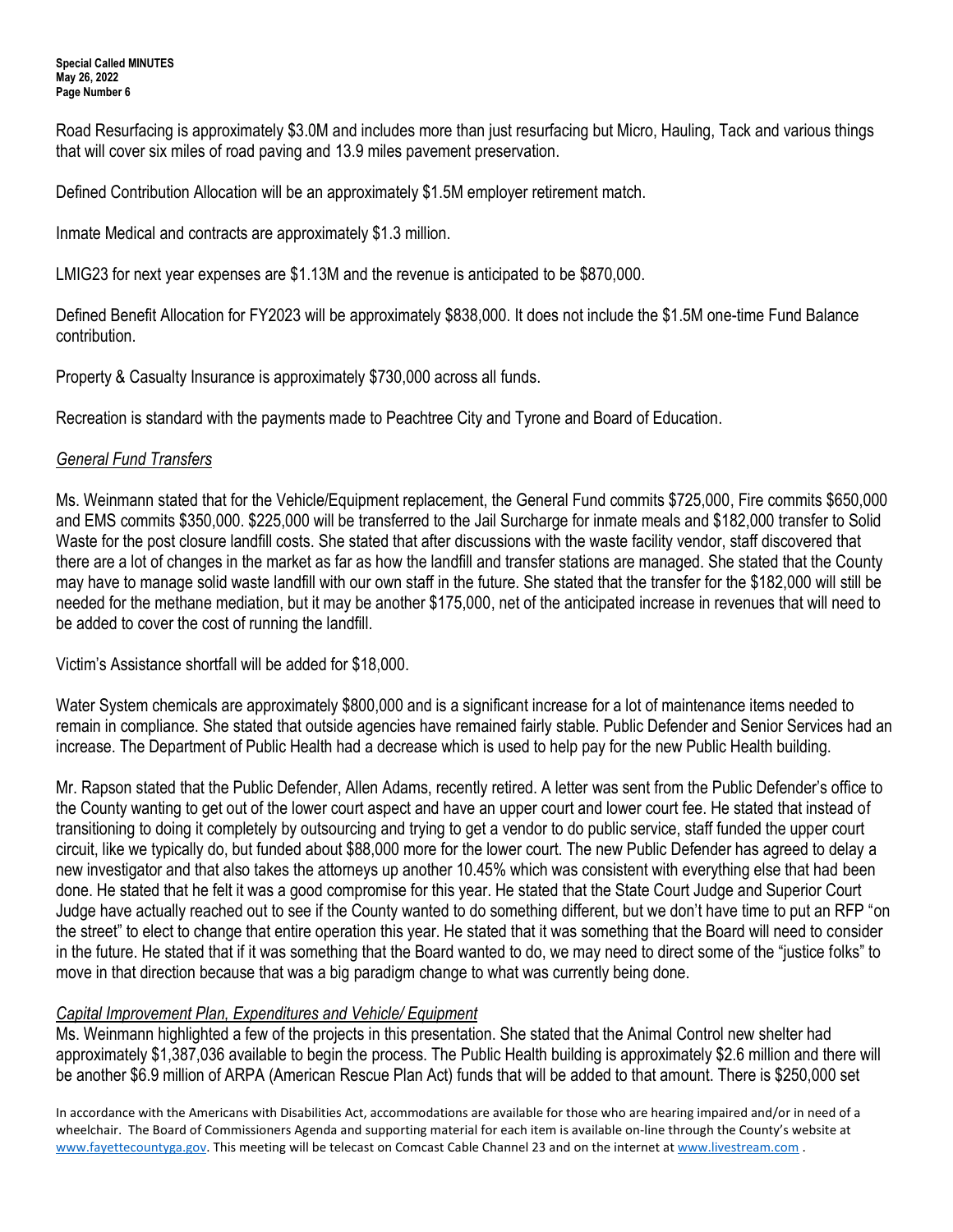aside for countywide non-2017 SPLOST (Special Purpose Local Option Sales Tax) pipe replacements, \$175,000 for any Information Technology replacements of equipment.

The Vehicle/Equipment totaled \$513,172 all related to the Sheriff's vehicle, except for the trailer. There are two vehicles associated with the upgrade to the Deputy Marshal in Code Enforcement.

Revenues are above expenses. The population and staffing have gone down 6.28 staff members per 1,000 citizens from 6.94 staff members in 2013 per 1,000 citizens.

Unincorporated Fayette County is ranked number 17 of 19 for the lowest millage rate across several local counties.

Ms. Weinmann concluded the presentation with the following budget highlights:

- No Millage Rate Change Requires Advertising as Property Tax Increase
- General Fund impact from maintenance & operations is positive.
- Proposed Budget increases General Fund Balance \$974,729
- Funds Rolling 5 Year Capital Improvement Program of \$8,058,111
- Changes in Personnel levels protect the existing outstanding service delivery to our Citizens.
- Budget continues to maintain the commitment to balance current year revenues with current year expenses.
- Maintains Employee Benefits Medical/Dental/Vision & Retirement
- County-Wide departmental cooperation continues to yield positive results.

The first public hearing will be held on Thursday, June 9, 2022 at 5:00 p.m. and the second public hearing and budget adoption will be held Thursday, June 23, 2022 at 5:00 p.m.

# **QUESTION AND ANSWER:**

Commissioner Eric Maxwell referenced slide #44 and asked if six miles of road paving was adequate. He asked Chairman Hearn if that was ok. He asked if it was new paving.

Chairman Lee Hearn stated that there were other federal funds used for resurfacing. He stated that when those funds are combined with County funds then it was an adequate number of mileages. He stated that he was happy with the miles.

Commissioner Maxwell asked if it was recurring. Chairman Hearn stated yes.

Commissioner Maxwell stated that he appreciated the budget that was put together and that there was not a lot of questions.

Commissioner Charles Rousseau stated that with the Public Defender, why were they being included in the 10.45% for new hires.

Mr. Rapson stated that we did the same thing with the District Attorneys. The Public Defender is having the same problem with keeping attorneys and since the Board approved 10.45%, the money requested by the Public Defender would include the same type of increase. He stated that was the recommendation.

Commissioner Rousseau asked if that was not considered a signing bonus.

Mr. Rapson stated that he believed the Public Defender would say it was a retention issue similar to the County's 10.45%. Commissioner Rousseau stated that he was confused because Mr. Rapson used the word "retention". He stated that during the presentation he heard "new people coming on". He stated that was maybe where his disconnect lie.